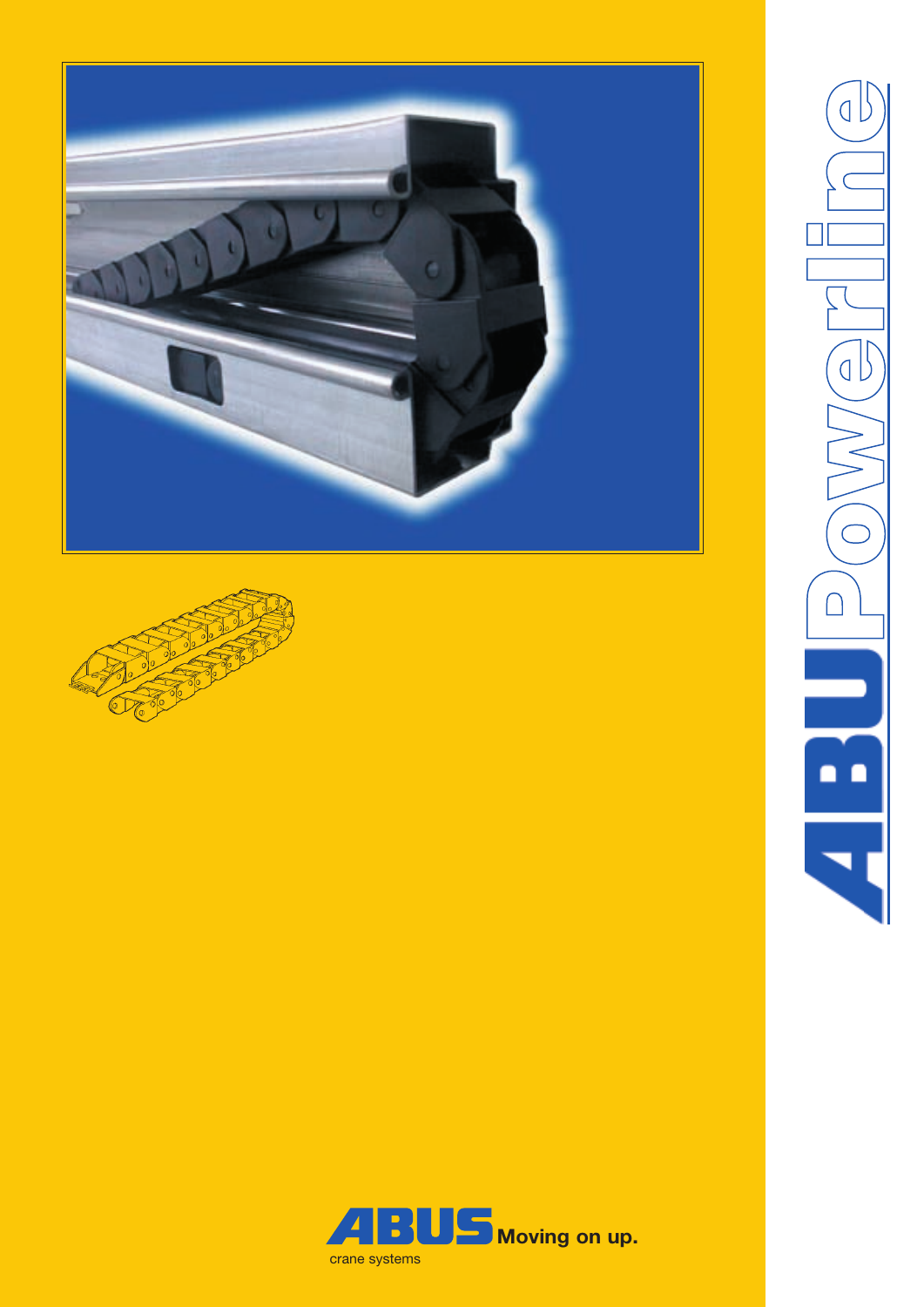# **A special advantage of the** *patented* **ABU***Powerline* **system compared with other energy chains**

## **Other systems**

The control carrier for the mobile pendant control moves along the top of the painted main girder, restricting the maximum height of the crane (upper edge of crane unit). Another major disadvantage is that this type of control carrier cannot be used on twin-girder travelling cranes.

Power is supplied and signals are transmitted via contact conductors with exposed contacts which are subject to considerable wear.

#### **ABU***Powerline system*

**The control carrier for the mobile pendant control runs along a guide rail installed on the side of the crane girder. There is therefore no restriction on the maximum crane height (upper edge of crane).**

**There is no wear on the power supply and signal transmission systems. No maintenance is required.**



# **ABU***Powerline system.*

# *For professional overhead travelling cranes.*

# *Now standard equipment.\**

*For the benefit of our customers.*

\* For design reasons, the conventional festoon system is still used on cranes for outdoor operation and on certain special underslung overhead travelling crane versions.

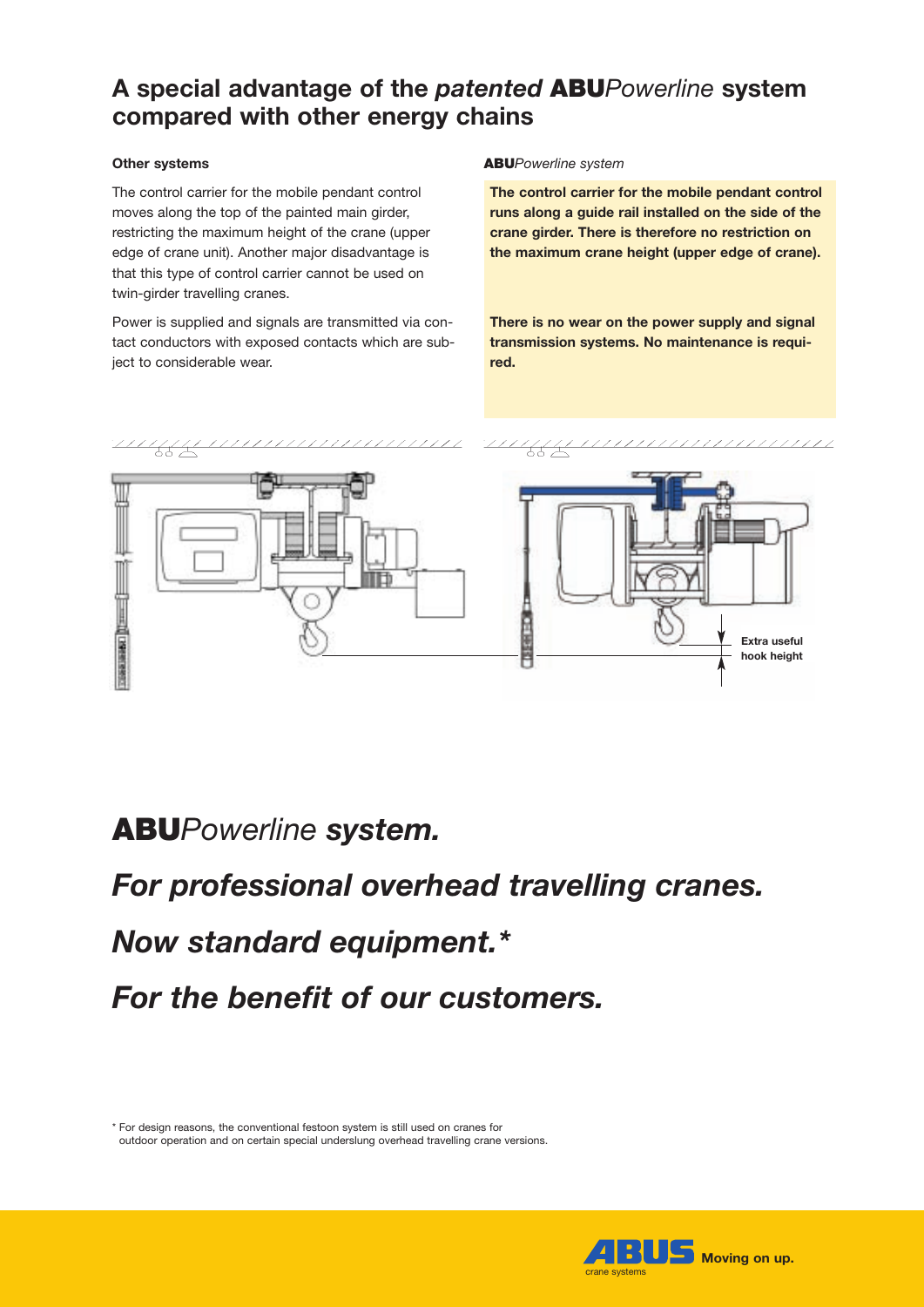

This professional power supply system for overhead travelling cranes has proved itself in practice. Thanks to economies of scale, ABUS can now offer the **ABU***Powerline* as

# *standard equipment for ABUS overhead travelling cranes.*

The **ABU***Powerline* is an innovative *energy chain system*  for power supply and signal transmission to hoists and pendant controls on overhead travelling crane systems.





**Signal transmission to pendant control Signal transmission and power supply to hoist**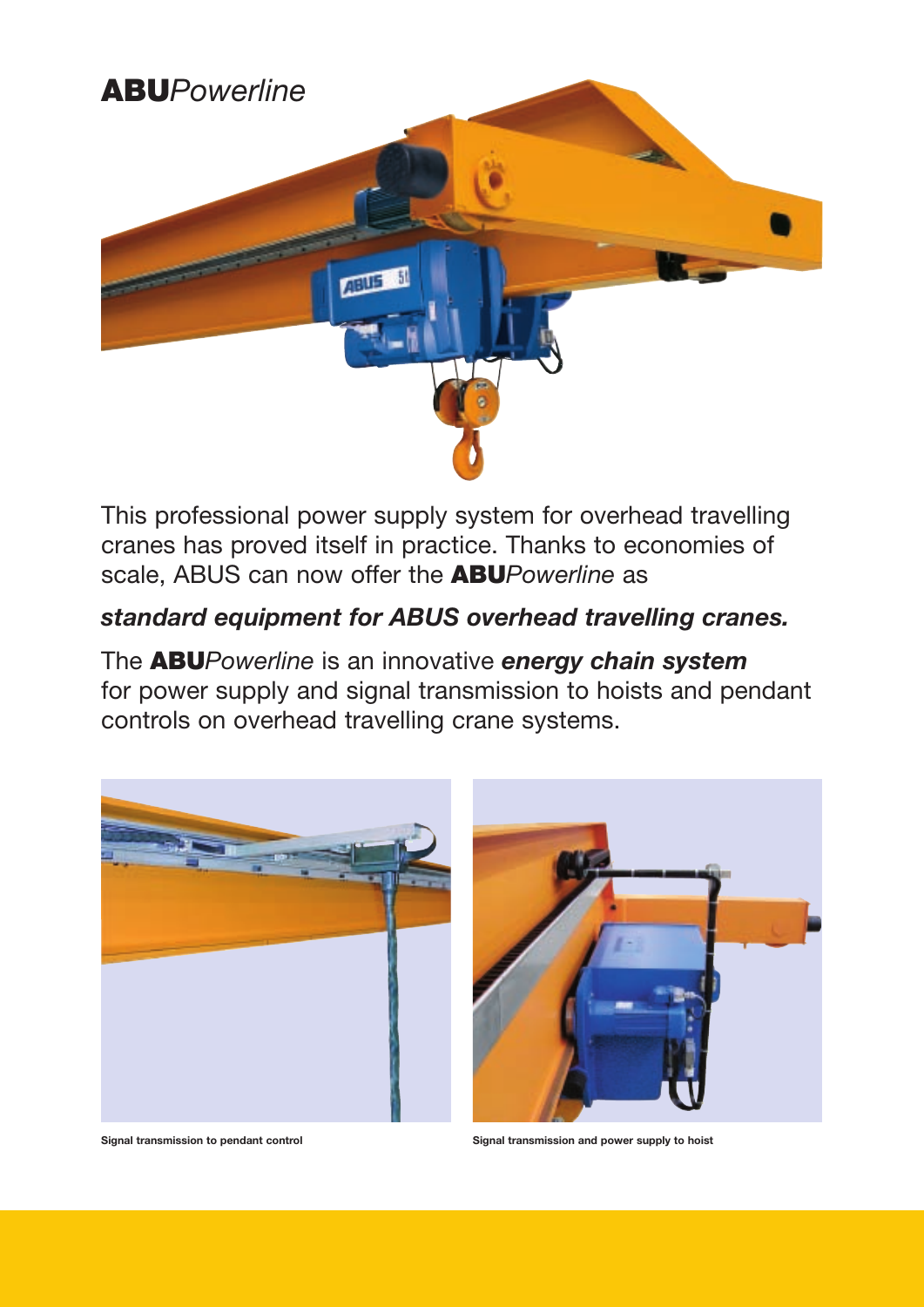## **Advantages compared with conventional festoon systems**

### **Conventional system ABU***Powerline system*



Festoon systems are always inconvenient. Firstly, cable festoons are vulnerable to damage and wear because of their design and installation configuration. Secondly, on low crane bridges, the cable loops fall below the main crane girder and can easily catch and snag on other equipment installed in the plant.

The loops of a cable festoon are pushed together on one side of the crane girder, taking up space and restricting movement of the control carrier.

Festoon systems need a separate brake trolley to prevent the control carrier from rolling back.





**Compact design, installed directly on crane girder, mechanical protection for cables, no dangling cable loops and no snagging on other equipment.**

**The control carrier of the mobile pendant control can be moved over the full length of the crane girder in both directions.**

**The control carrier stays in position and does not roll back.**

The control carrier of an **ABU***Powerline* system requires a defined operating force – **it is therefore automatically held in position.**





**Separate brake trolley Control carrier held in position automatically**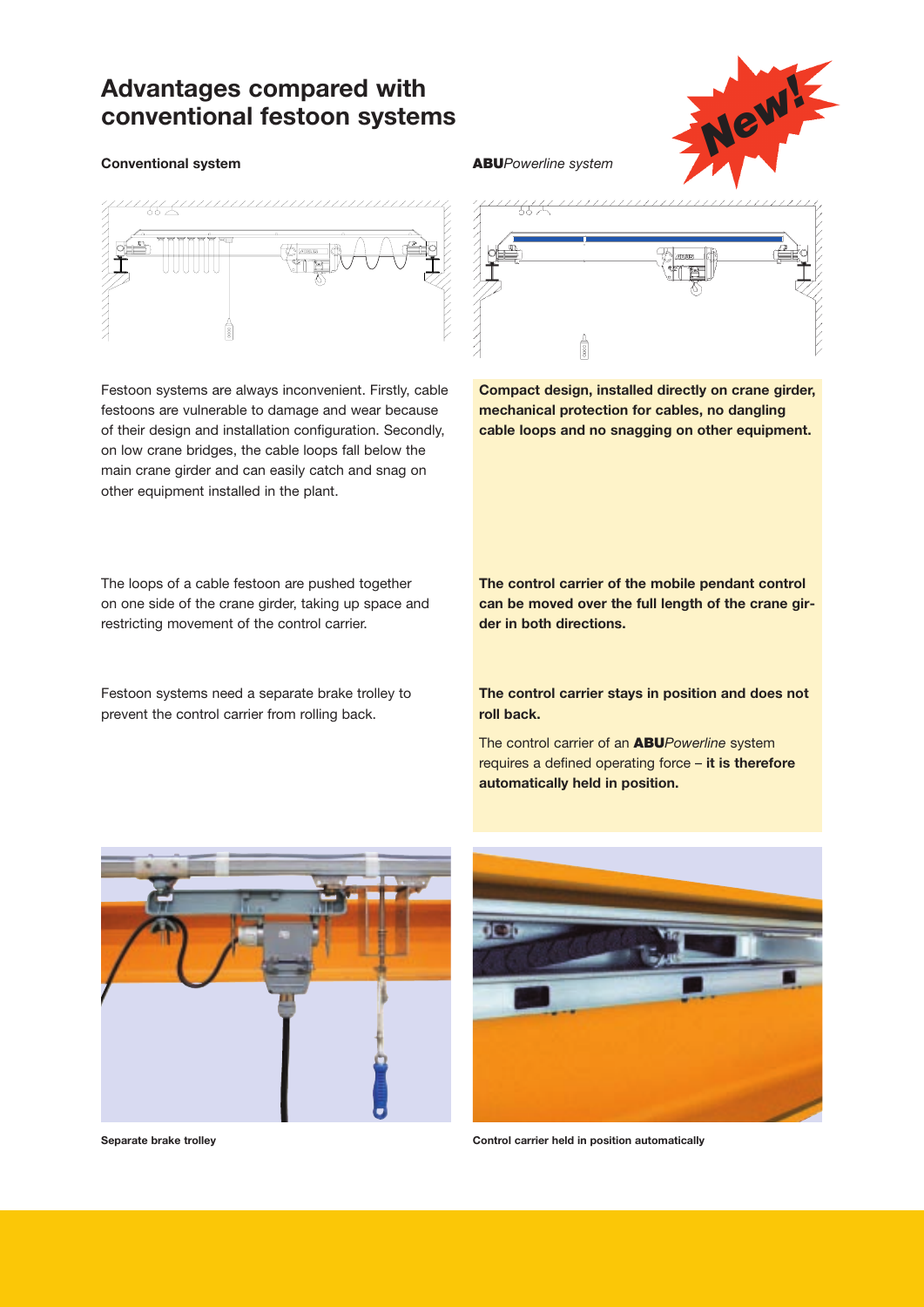# **Technical features of ABU***Powerline* **system**

### **Guide rails**

for energy chain and control carrier, made from cold-rolled galvanized steel sheet





**For control line For hoist unit power supply**

### **Energy chain**

made from glass-fibre-reinforced plastic with excellent sliding and rolling properties



highly flexible special cables designed for a large number of bending cycles





### **Roller blocks**

for optimising the operating force of the mobile control carrier



#### **Control carrier**

with 12 ball bearings for smooth movement even with long control lines or high lifts





**Control carrier Control carrier with cross arm**